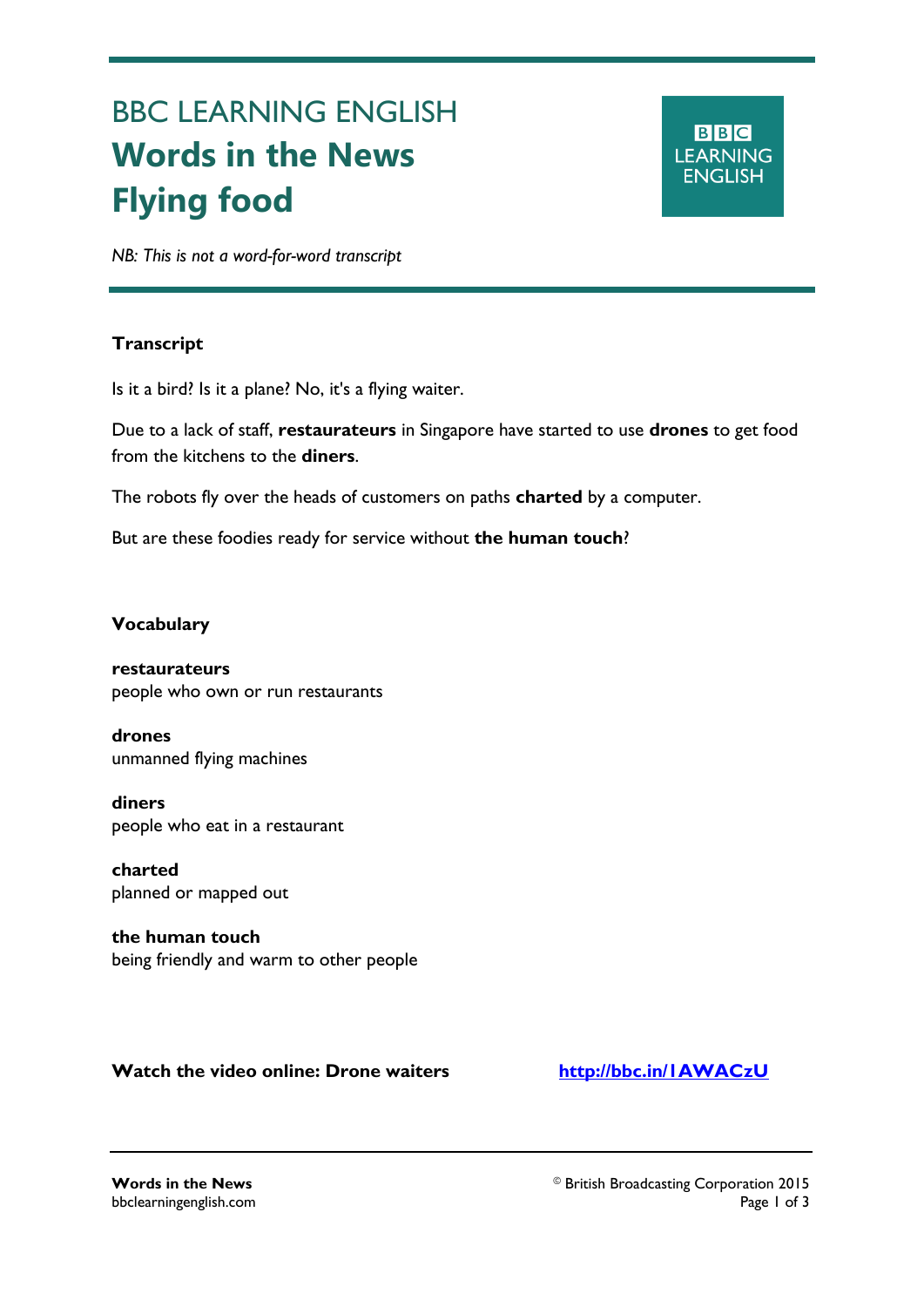### **Exercise**

Use one of the words or phrases below to complete each of these sentences from news reports. Note that you may have to change the form of a word to complete the sentence correctly.

#### **restaurateurs / drone / diners / charted / the human touch**

- 1. Locations of public toilets in the capital should be **\_\_\_\_\_\_\_\_\_\_** in a map before 2012, according to a report.
- 2. **\_\_\_\_\_\_\_\_\_\_** in Surrey have been targeted by thieves who broke into their cars parked in the grounds of a restaurant.
- 3. Asian **Example 3.** Asian **has a in Glasgow say they have invented a new curry that will become** the nation's favourite dish.
- 4. "There is nothing wrong with making smarter use of technology to help people manage health conditions… However, it is always important to ensure technology is only used where it delivers real benefits and to recognise that it is no substitute for **\_\_\_\_\_\_\_\_\_\_**."
- 5. The Chinese manufacturer of a **that crashed into the White House** lawn earlier this week is taking action to prevent repeat incidents.